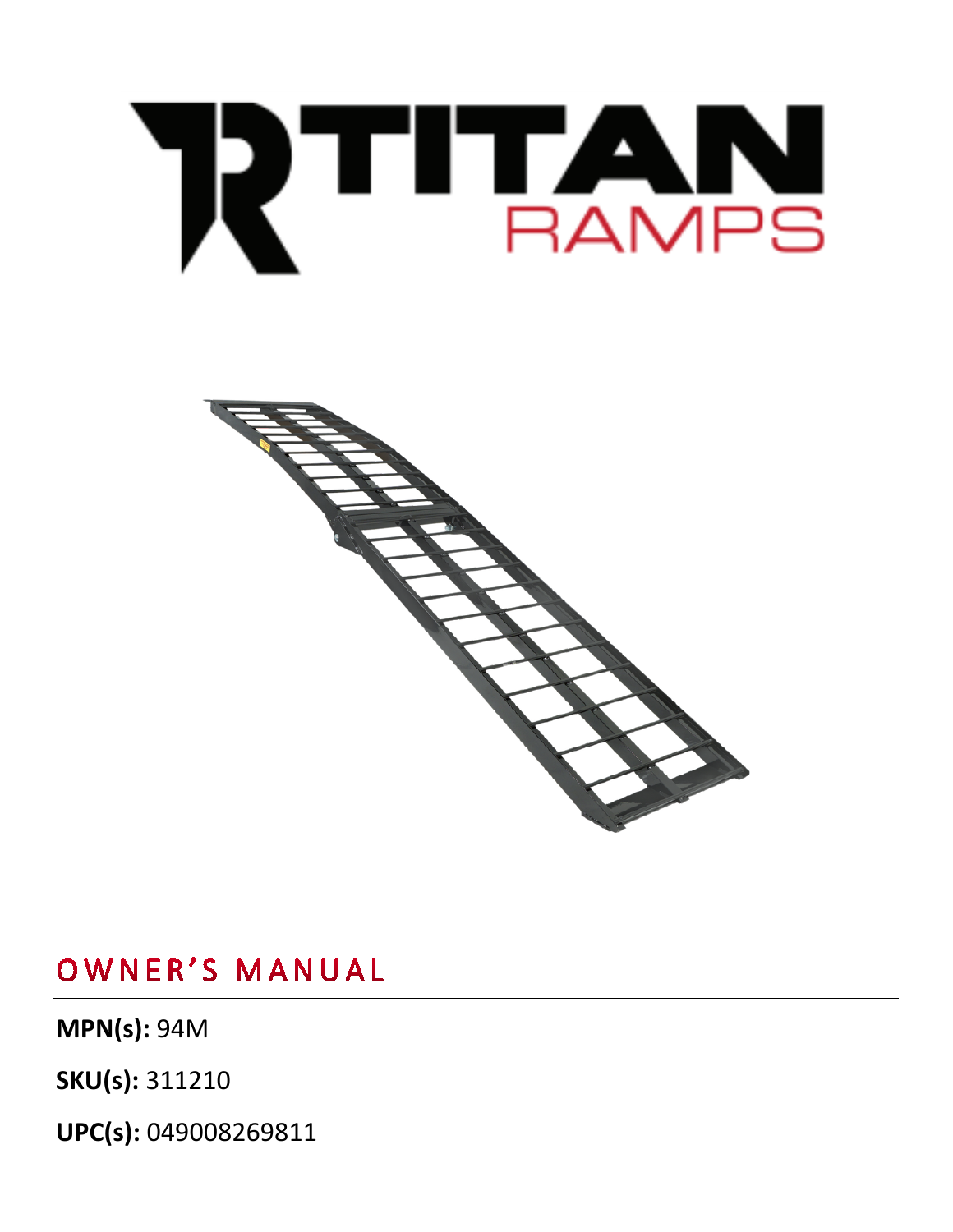

| <b>KEY</b> | <b>BOX</b> | <b>DESCRIPTION</b>           | <b>QTY</b> |
|------------|------------|------------------------------|------------|
| (1)        |            | <b>BOLT AND NUT IN HINGE</b> |            |
| (2)        |            | <b>SECTION 1</b>             |            |
| (3)        |            | <b>SECTION 2</b>             |            |
| (4)        |            | <b>STRAP</b>                 |            |

#### **SAFETY WARNING:**

Maximum recommended loading height is 31" (22 degrees incline).

Do not exceed this loading height.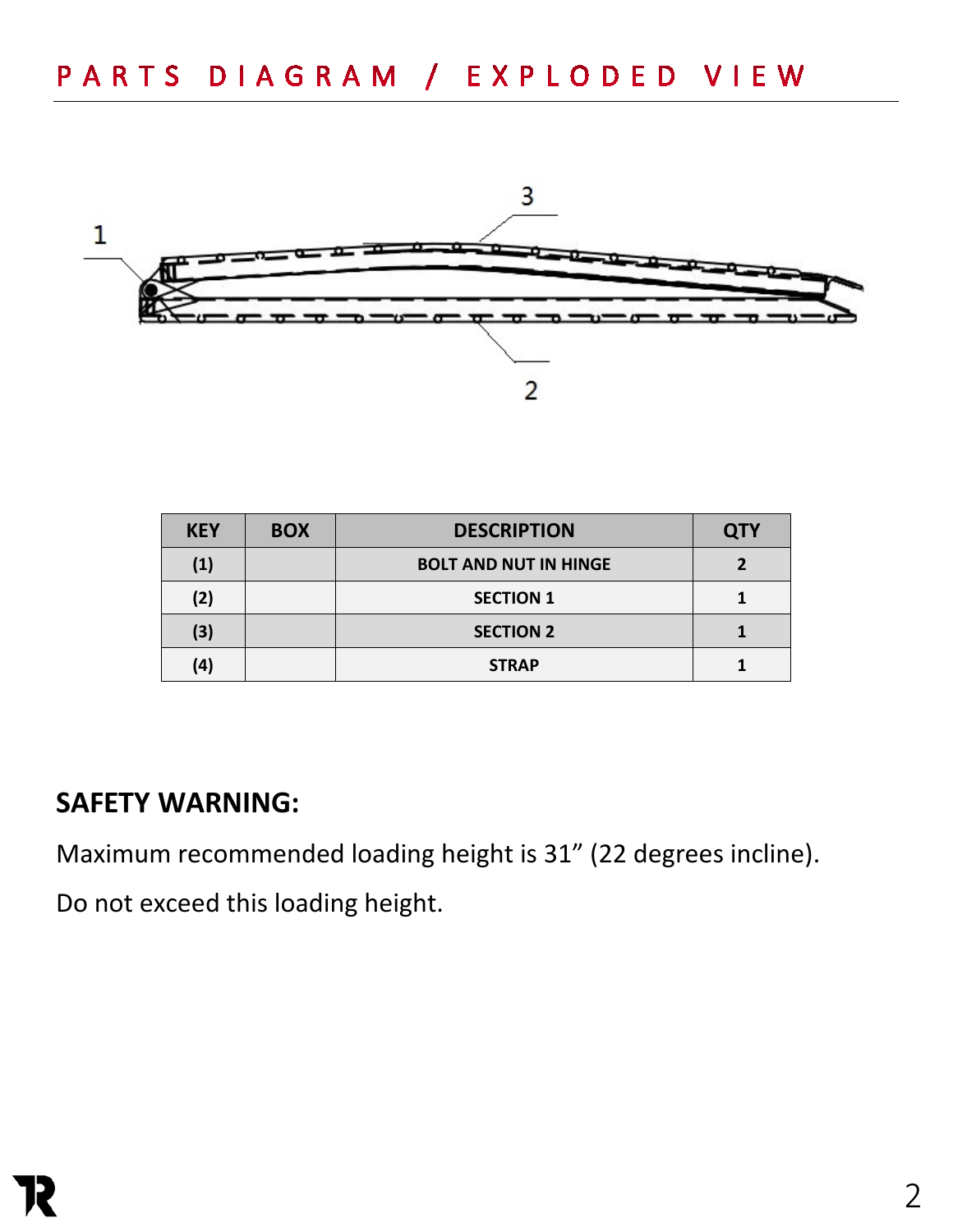#### **NO ASSEMBLY IS NEEDED.**

- 1.)The bolt must be inserted and hand-tightened through the barrel hinge.
- 2.)Park vehicle or trailer on flat, firm ground.
- 3.)Place ramps on the tailgate or trailer to accommodate the wheelbase of the loading vehicle.
- 4.)Ensure the plate or fingers of the ramp are securely in place.
- 5.) Install and secure safety straps.
- 6.)Slowly ride machine up the ramps making sure tires are always centered on the ramp.
- 7.)Acceleration must be slow, controlled, and constant. The operator must always remain in control of machinery during loading and unloading.
- 8.)Use the brake as necessary to control your speed while unloading. Sudden or erratic braking or accelerating will cause ramps to pull away from the tailgate or trailer.